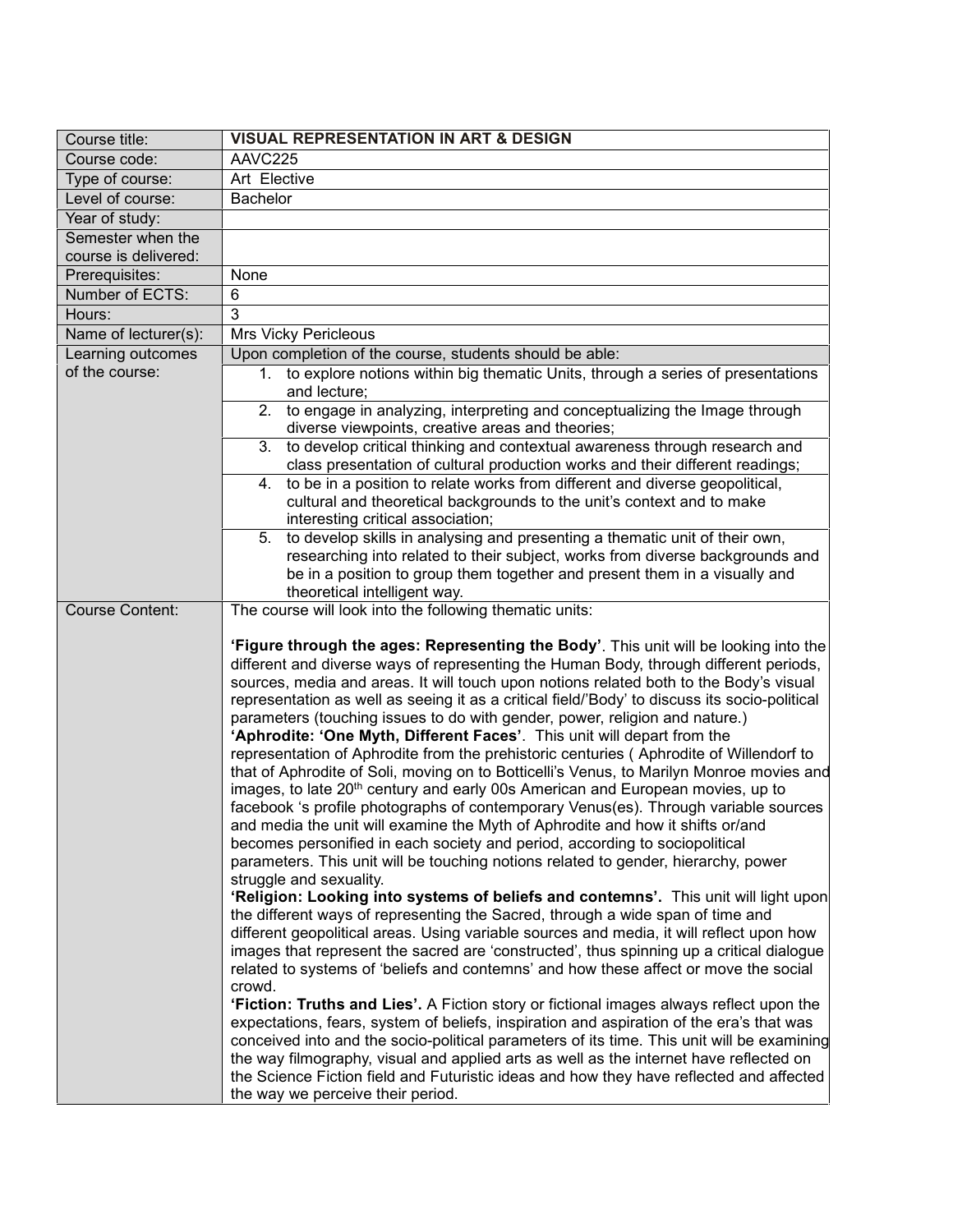|                       | From George Orwell's 1984 and Ballard, to Galactika and Star Trek and from Matrix<br>to Big Brother, the core of the unit will be examining aspects of the past and the<br>future, and how this shape our present. |
|-----------------------|--------------------------------------------------------------------------------------------------------------------------------------------------------------------------------------------------------------------|
|                       |                                                                                                                                                                                                                    |
| Recommended           | - Campbell, J. (2008) The Hero with a Thousand Faces, New World Library                                                                                                                                            |
| and/or required       | - Cotton, C. (2009) The Photograph as Contemporary Art, Thames & Hudson                                                                                                                                            |
| reading:              | - Gibson, C, P. (2008) More Dirty Looks: Gender, Pornography and Power                                                                                                                                             |
|                       | (Television, Media & Cultural Studies), British Film Institute                                                                                                                                                     |
|                       |                                                                                                                                                                                                                    |
|                       | - Gournelos, T. (2009) Popular Culture and the Future of Politics: Cultural Studies                                                                                                                                |
|                       | and the Tao of South Park (Critical Studies in Television), Lexington Books                                                                                                                                        |
|                       | - Hughes, R. (1992) Nothing If Not Critical: Selected Essays on Art and Artists,                                                                                                                                   |
|                       | Penguin                                                                                                                                                                                                            |
|                       | - Hughes, R. (2004) The Shock of the New: Art and the Century of Change, Thames                                                                                                                                    |
|                       | and Hudson.                                                                                                                                                                                                        |
|                       | -Voytilla, S, (1999) Myth and the Movies: Discovering the Mythic Structure of Over 50                                                                                                                              |
|                       | Unforgettable Films, Michael Wiese Productions.                                                                                                                                                                    |
| References:           | <b>Magazines &amp; journals</b>                                                                                                                                                                                    |
|                       | Frieze Magazine, Art Forum Magazine, Bon Magazine                                                                                                                                                                  |
|                       | Eye Magazine, Creative Review, TEXTE ZUR KUNST, e-flux journal, X -TRA                                                                                                                                             |
|                       | Contemporary Quarterly Art Journal, Wallpaper magazine, Domus.                                                                                                                                                     |
|                       |                                                                                                                                                                                                                    |
|                       | <b>Websites:</b>                                                                                                                                                                                                   |
|                       | MOMA Exhibition and The Collection http://www.moma.org/explore/collection/index,                                                                                                                                   |
|                       | TATE http://www.tate.org.uk/                                                                                                                                                                                       |
|                       | Saatchi Gallery http://www.saatchi-gallery.co.uk/                                                                                                                                                                  |
|                       | Barbican Centre http://www.barbican.org.uk/                                                                                                                                                                        |
|                       |                                                                                                                                                                                                                    |
|                       | ICA http://www.ica.org.uk/                                                                                                                                                                                         |
|                       | http://www.luerzersarchive.net/                                                                                                                                                                                    |
|                       | British Film Institute http://www.bfi.org.uk/archive-collections                                                                                                                                                   |
|                       | http://www.e-flux.com/journal/shadow-libraries/                                                                                                                                                                    |
|                       | http://x-traonline.org/issues/                                                                                                                                                                                     |
|                       | http://www.textezurkunst.de/editionen/                                                                                                                                                                             |
|                       | UCLA Film and Television Archive http://www.cinema.ucla.edu/                                                                                                                                                       |
|                       | http://www.wallpaper.com/                                                                                                                                                                                          |
|                       | http://www.domusweb.it/                                                                                                                                                                                            |
| Planned learning      |                                                                                                                                                                                                                    |
|                       | The students analyse and critically question how the image is being constructed and                                                                                                                                |
| activities and        | informed by its cultural, sociopolitical and theoretical context. The students examine                                                                                                                             |
| teaching methods:     | how different methods of representation in relation to a thematic unit are being                                                                                                                                   |
|                       | analysed and reviewed through an interdisciplinary scope, undertaking a series of                                                                                                                                  |
|                       | lectures, presentations and group critiques. The students will work individually and in                                                                                                                            |
|                       | small study groups to understand how different and diverse media and materials from                                                                                                                                |
|                       | variable disciplines (film, video art, photography, the visual arts, theatre, sound) are                                                                                                                           |
|                       | used to construct the Image and its critical discourse in relation to the given thematic                                                                                                                           |
|                       | units. The students come in contact with creative practitioners and theorists from                                                                                                                                 |
|                       | different areas that are invited to give them important feedback in both practical and                                                                                                                             |
|                       | critical issues. The students undertake projects and assignments to learn how to form                                                                                                                              |
|                       | their own thematic units and develop through them research and methodological                                                                                                                                      |
|                       | skills, creative intelligence and critical input.                                                                                                                                                                  |
| Assessment            | Project 1<br>50%                                                                                                                                                                                                   |
| techniques and        | 50%<br>Project 2                                                                                                                                                                                                   |
| Assessments criteria: |                                                                                                                                                                                                                    |
|                       | Assessment Criteria for each one of the projects are:                                                                                                                                                              |
|                       | $-40%$                                                                                                                                                                                                             |
|                       | knowledge and understanding<br>Demonstrating understanding of major ideas of subject area under study and                                                                                                          |
|                       |                                                                                                                                                                                                                    |